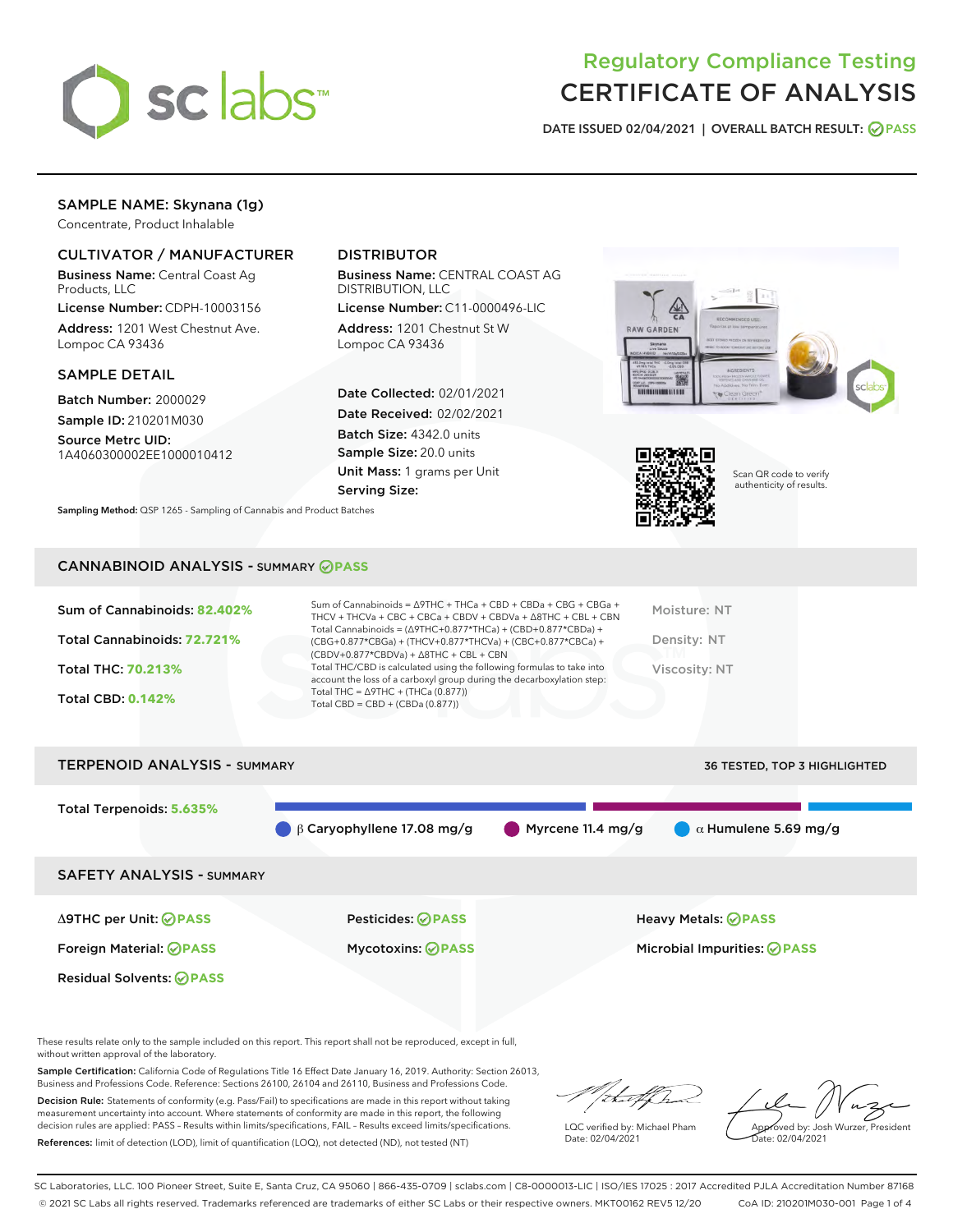



SKYNANA (1G) | DATE ISSUED 02/04/2021 | OVERALL BATCH RESULT: O PASS

## CANNABINOID TEST RESULTS - 02/03/2021 2 PASS

Tested by high-performance liquid chromatography with diode-array detection (HPLC-DAD). **Method:** QSP 1157 - Analysis of Cannabinoids by HPLC-DAD

TOTAL CANNABINOIDS: **72.721%** Total Cannabinoids (Total THC) + (Total CBD) + (Total CBG) + (Total THCV) + (Total CBC) +

(Total CBDV) + ∆8THC + CBL + CBN

TOTAL THC: **70.213%** Total THC (∆9THC+0.877\*THCa)

TOTAL CBD: **0.142%**

Total CBD (CBD+0.877\*CBDa)

TOTAL CBG: 1.17% Total CBG (CBG+0.877\*CBGa) TOTAL THCV: 0.38% Total THCV (THCV+0.877\*THCVa)

TOTAL CBC: 0.816% Total CBC (CBC+0.877\*CBCa)

TOTAL CBDV: ND Total CBDV (CBDV+0.877\*CBDVa)

| <b>COMPOUND</b>  | LOD/LOQ<br>(mg/g)          | <b>MEASUREMENT</b><br><b>UNCERTAINTY</b><br>(mg/g) | <b>RESULT</b><br>(mg/g) | <b>RESULT</b><br>(%) |
|------------------|----------------------------|----------------------------------------------------|-------------------------|----------------------|
| <b>THCa</b>      | 0.05/0.14                  | ±19.576                                            | 761.71                  | 76.171               |
| <b>A9THC</b>     | 0.06/0.26                  | ±1.173                                             | 34.11                   | 3.411                |
| <b>CBGa</b>      | 0.1 / 0.2                  | ±0.52                                              | 10.0                    | 1.00                 |
| <b>CBCa</b>      | 0.07/0.28                  | ±0.455                                             | 9.30                    | 0.930                |
| <b>THCVa</b>     | 0.07/0.20                  | ±0.207                                             | 4.33                    | 0.433                |
| <b>CBG</b>       | 0.06/0.19                  | ±0.116                                             | 2.95                    | 0.295                |
| <b>CBDa</b>      | 0.02/0.19                  | ±0.047                                             | 1.62                    | 0.162                |
| <b>CBC</b>       | 0.2/0.5                    | N/A                                                | $<$ LOQ                 | $<$ LOQ              |
| $\triangle$ 8THC | 0.1/0.4                    | N/A                                                | <b>ND</b>               | <b>ND</b>            |
| <b>THCV</b>      | 0.1/0.2                    | N/A                                                | <b>ND</b>               | <b>ND</b>            |
| <b>CBD</b>       | 0.07/0.29                  | N/A                                                | <b>ND</b>               | <b>ND</b>            |
| <b>CBDV</b>      | 0.04 / 0.15                | N/A                                                | <b>ND</b>               | <b>ND</b>            |
| <b>CBDVa</b>     | 0.03/0.53                  | N/A                                                | <b>ND</b>               | <b>ND</b>            |
| <b>CBL</b>       | 0.06 / 0.24                | N/A                                                | <b>ND</b>               | <b>ND</b>            |
| <b>CBN</b>       | 0.1/0.3                    | N/A                                                | <b>ND</b>               | <b>ND</b>            |
|                  | <b>SUM OF CANNABINOIDS</b> |                                                    | 824.02 mg/g             | 82.402%              |

#### **UNIT MASS: 1 grams per Unit**

| ∆9THC per Unit                                                                            | 1120 per-package limit | 34.11 mg/unit<br><b>PASS</b> |  |  |  |
|-------------------------------------------------------------------------------------------|------------------------|------------------------------|--|--|--|
| <b>Total THC per Unit</b>                                                                 |                        | 702.13 mg/unit               |  |  |  |
| <b>CBD per Unit</b>                                                                       |                        | <b>ND</b>                    |  |  |  |
| <b>Total CBD per Unit</b>                                                                 |                        | $1.42$ mg/unit               |  |  |  |
| Sum of Cannabinoids<br>per Unit                                                           |                        | 824.02 mg/unit               |  |  |  |
| <b>Total Cannabinoids</b><br>per Unit                                                     |                        | 727.21 mg/unit               |  |  |  |
| <b>MOISTURE TEST RESULT</b><br><b>VISCOSITY TEST RESULT</b><br><b>DENSITY TEST RESULT</b> |                        |                              |  |  |  |

Not Tested

Not Tested

Not Tested

#### TERPENOID TEST RESULTS - 02/03/2021

Terpene analysis utilizing gas chromatography-flame ionization detection (GC-FID). Terpenes are the aromatic compounds that endow cannabis with their unique scent and effect. Following are the primary terpenes detected. **Method:** QSP 1192 - Analysis of Terpenoids by GC-FID

| <b>COMPOUND</b>         | LOD/LOQ<br>(mg/g) | <b>MEASUREMENT</b><br><b>UNCERTAINTY</b><br>(mg/g) | <b>RESULT</b><br>(mg/g)                         | <b>RESULT</b><br>$(\%)$ |
|-------------------------|-------------------|----------------------------------------------------|-------------------------------------------------|-------------------------|
| $\beta$ Caryophyllene   | 0.04 / 0.11       | ±0.810                                             | 17.08                                           | 1.708                   |
| <b>Myrcene</b>          | 0.1 / 0.2         | ±0.92                                              | 11.4                                            | 1.14                    |
| $\alpha$ Humulene       | 0.03 / 0.08       | ±0.184                                             | 5.69                                            | 0.569                   |
| Limonene                | 0.04 / 0.12       | ±0.174                                             | 4.75                                            | 0.475                   |
| $\alpha$ Bisabolol      | 0.1 / 0.2         | ±0.17                                              | 3.8                                             | 0.38                    |
| Linalool                | 0.04 / 0.1        | ±0.15                                              | 2.8                                             | 0.28                    |
| Nerolidol               | 0.03/0.09         | ±0.122                                             | 1.82                                            | 0.182                   |
| Ocimene                 | 0.05 / 0.1        | ±0.19                                              | 1.6                                             | 0.16                    |
| Fenchol                 | 0.1 / 0.2         | ±0.07                                              | 1.3                                             | 0.13                    |
| <b>Terpineol</b>        | 0.03 / 0.1        | ±0.12                                              | 1.1                                             | 0.11                    |
| Caryophyllene<br>Oxide  | 0.1 / 0.2         | ±0.08                                              | 1.1                                             | 0.11                    |
| $\beta$ Pinene          | 0.1 / 0.2         | ±0.06                                              | 0.8                                             | 0.08                    |
| Terpinolene             | 0.04 / 0.1        | ±0.05                                              | 0.8                                             | 0.08                    |
| Guaiol                  | 0.04 / 0.13       | ±0.047                                             | 0.80                                            | 0.080                   |
| $\alpha$ Pinene         | 0.04 / 0.13       | ±0.041                                             | 0.62                                            | 0.062                   |
| <b>Borneol</b>          | 0.1 / 0.3         | ±0.03                                              | 0.5                                             | 0.05                    |
| Valencene               | 0.02 / 0.06       | ±0.008                                             | 0.39                                            | 0.039                   |
| Fenchone                | 0.1 / 0.2         | N/A                                                | <loq< th=""><th><loq< th=""></loq<></th></loq<> | <loq< th=""></loq<>     |
| Camphene                | 0.1 / 0.2         | N/A                                                | <b>ND</b>                                       | <b>ND</b>               |
| Sabinene                | 0.1 / 0.2         | N/A                                                | <b>ND</b>                                       | <b>ND</b>               |
| $\alpha$ Phellandrene   | 0.1 / 0.2         | N/A                                                | ND                                              | <b>ND</b>               |
| 3 Carene                | 0.1 / 0.2         | N/A                                                | ND                                              | <b>ND</b>               |
| $\alpha$ Terpinene      | 0.1 / 0.2         | N/A                                                | <b>ND</b>                                       | <b>ND</b>               |
| Eucalyptol              | 0.1 / 0.2         | N/A                                                | ND                                              | <b>ND</b>               |
| $\gamma$ Terpinene      | 0.1 / 0.2         | N/A                                                | ND                                              | <b>ND</b>               |
| Sabinene Hydrate        | 0.1 / 0.2         | N/A                                                | <b>ND</b>                                       | <b>ND</b>               |
| (-)-Isopulegol          | 0.03 / 0.08       | N/A                                                | ND                                              | <b>ND</b>               |
| Camphor                 | 0.1 / 0.3         | N/A                                                | ND                                              | <b>ND</b>               |
| Isoborneol              | 0.1 / 0.2         | N/A                                                | <b>ND</b>                                       | <b>ND</b>               |
| Menthol                 | 0.04 / 0.1        | N/A                                                | <b>ND</b>                                       | <b>ND</b>               |
| Nerol                   | 0.05 / 0.1        | N/A                                                | ND                                              | ND                      |
| R-(+)-Pulegone          | 0.04 / 0.1        | N/A                                                | <b>ND</b>                                       | ND                      |
| Geraniol                | 0.04 / 0.11       | N/A                                                | ND                                              | ND                      |
| <b>Geranyl Acetate</b>  | 0.03 / 0.10       | N/A                                                | ND                                              | ND                      |
| $\alpha$ Cedrene        | 0.03 / 0.10       | N/A                                                | <b>ND</b>                                       | ND                      |
| Cedrol                  | 0.1 / 0.2         | N/A                                                | <b>ND</b>                                       | ND                      |
| <b>TOTAL TERPENOIDS</b> |                   |                                                    | 56.35 mg/g                                      | 5.635%                  |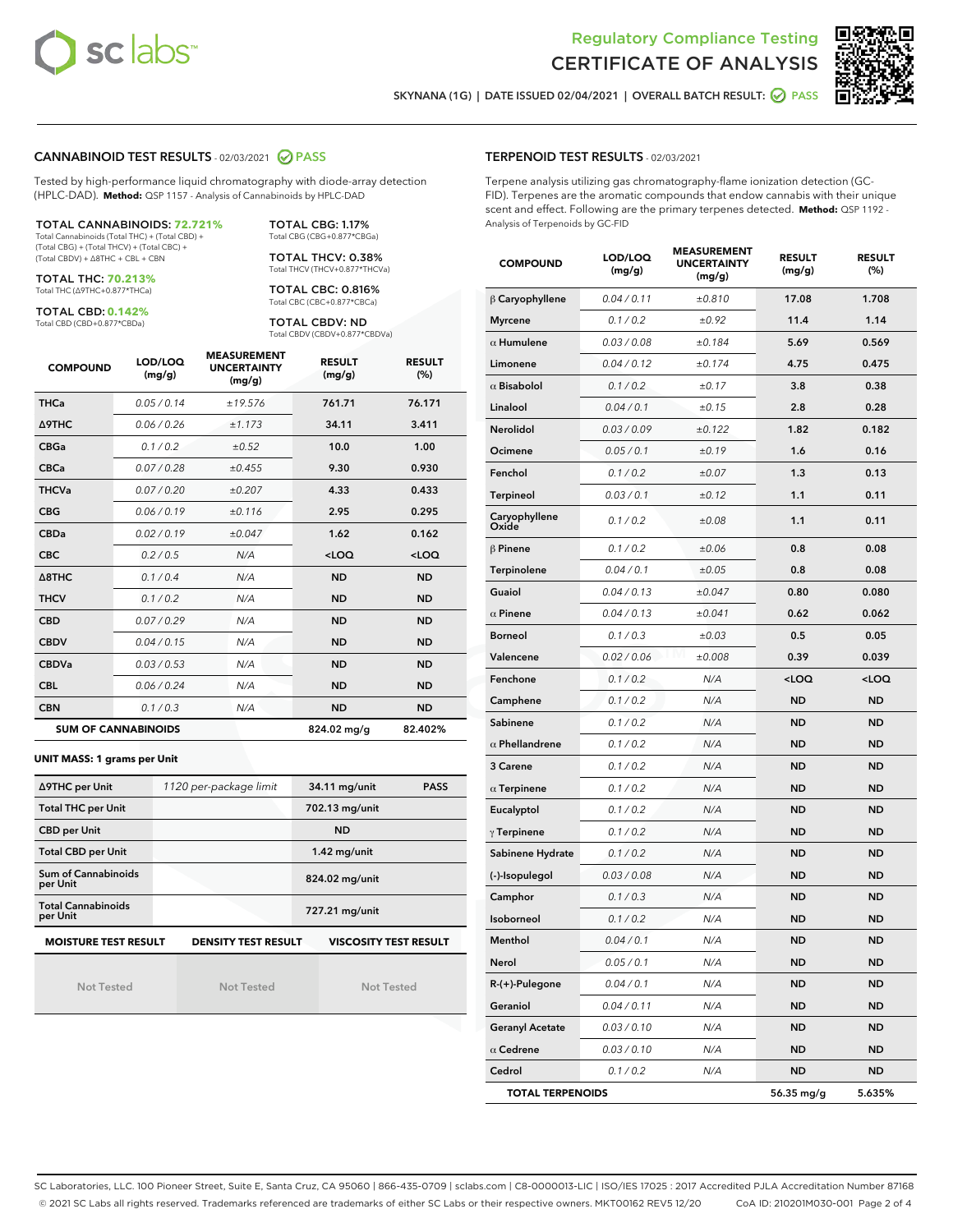



SKYNANA (1G) | DATE ISSUED 02/04/2021 | OVERALL BATCH RESULT: 2 PASS

# CATEGORY 1 PESTICIDE TEST RESULTS - 02/03/2021 2 PASS

Pesticide and plant growth regulator analysis utilizing high-performance liquid chromatography-mass spectrometry (HPLC-MS) or gas chromatography-mass spectrometry (GC-MS). \*GC-MS utilized where indicated. **Method:** QSP 1212 - Analysis of Pesticides and Mycotoxins by LC-MS or QSP 1213 - Analysis of Pesticides by GC-MS

| <b>COMPOUND</b>             | LOD/LOQ<br>$(\mu g/g)$ | <b>ACTION</b><br><b>LIMIT</b><br>$(\mu g/g)$ | <b>MEASUREMENT</b><br><b>UNCERTAINTY</b><br>$(\mu g/g)$ | <b>RESULT</b><br>$(\mu g/g)$ | <b>RESULT</b> |
|-----------------------------|------------------------|----------------------------------------------|---------------------------------------------------------|------------------------------|---------------|
| Aldicarb                    | 0.03 / 0.08            | $\ge$ LOD                                    | N/A                                                     | <b>ND</b>                    | <b>PASS</b>   |
| Carbofuran                  | 0.02 / 0.05            | $\ge$ LOD                                    | N/A                                                     | <b>ND</b>                    | <b>PASS</b>   |
| Chlordane*                  | 0.03/0.08              | $\ge$ LOD                                    | N/A                                                     | <b>ND</b>                    | <b>PASS</b>   |
| Chlorfenapyr*               | 0.03/0.10              | $\ge$ LOD                                    | N/A                                                     | <b>ND</b>                    | <b>PASS</b>   |
| Chlorpyrifos                | 0.02 / 0.06            | $\ge$ LOD                                    | N/A                                                     | <b>ND</b>                    | <b>PASS</b>   |
| Coumaphos                   | 0.02 / 0.07            | $\ge$ LOD                                    | N/A                                                     | <b>ND</b>                    | <b>PASS</b>   |
| Daminozide                  | 0.02/0.07              | $>$ LOD                                      | N/A                                                     | <b>ND</b>                    | <b>PASS</b>   |
| <b>DDVP</b><br>(Dichlorvos) | 0.03/0.09              | $>$ LOD                                      | N/A                                                     | <b>ND</b>                    | <b>PASS</b>   |
| Dimethoate                  | 0.03/0.08              | $\ge$ LOD                                    | N/A                                                     | <b>ND</b>                    | <b>PASS</b>   |
| Ethoprop(hos)               | 0.03/0.10              | $>$ LOD                                      | N/A                                                     | <b>ND</b>                    | <b>PASS</b>   |
| Etofenprox                  | 0.02 / 0.06            | $\ge$ LOD                                    | N/A                                                     | <b>ND</b>                    | <b>PASS</b>   |
| Fenoxycarb                  | 0.03/0.08              | $\ge$ LOD                                    | N/A                                                     | <b>ND</b>                    | <b>PASS</b>   |
| Fipronil                    | 0.03/0.08              | $>$ LOD                                      | N/A                                                     | <b>ND</b>                    | <b>PASS</b>   |
| Imazalil                    | 0.02 / 0.06            | $\ge$ LOD                                    | N/A                                                     | <b>ND</b>                    | <b>PASS</b>   |
| <b>Methiocarb</b>           | 0.02 / 0.07            | $\ge$ LOD                                    | N/A                                                     | <b>ND</b>                    | <b>PASS</b>   |
| Methyl<br>parathion         | 0.03/0.10              | $\ge$ LOD                                    | N/A                                                     | <b>ND</b>                    | <b>PASS</b>   |
| <b>Mevinphos</b>            | 0.03/0.09              | $\ge$ LOD                                    | N/A                                                     | <b>ND</b>                    | <b>PASS</b>   |
| Paclobutrazol               | 0.02 / 0.05            | $\ge$ LOD                                    | N/A                                                     | <b>ND</b>                    | <b>PASS</b>   |
| Propoxur                    | 0.03/0.09              | $\ge$ LOD                                    | N/A                                                     | <b>ND</b>                    | <b>PASS</b>   |
| Spiroxamine                 | 0.03 / 0.08            | $\ge$ LOD                                    | N/A                                                     | <b>ND</b>                    | <b>PASS</b>   |
| Thiacloprid                 | 0.03/0.10              | $\ge$ LOD                                    | N/A                                                     | <b>ND</b>                    | <b>PASS</b>   |

#### CATEGORY 2 PESTICIDE TEST RESULTS - 02/03/2021 @ PASS

| <b>COMPOUND</b>   | LOD/LOQ<br>$(\mu g/g)$ | <b>ACTION</b><br><b>LIMIT</b><br>$(\mu g/g)$ | <b>MEASUREMENT</b><br><b>UNCERTAINTY</b><br>$(\mu g/g)$ | <b>RESULT</b><br>$(\mu g/g)$ | <b>RESULT</b> |
|-------------------|------------------------|----------------------------------------------|---------------------------------------------------------|------------------------------|---------------|
| Abamectin         | 0.03/0.10              | 0.1                                          | N/A                                                     | <b>ND</b>                    | <b>PASS</b>   |
| Acephate          | 0.02/0.07              | 0.1                                          | N/A                                                     | <b>ND</b>                    | <b>PASS</b>   |
| Acequinocyl       | 0.02/0.07              | 0.1                                          | N/A                                                     | <b>ND</b>                    | <b>PASS</b>   |
| Acetamiprid       | 0.02/0.05              | 0.1                                          | N/A                                                     | <b>ND</b>                    | <b>PASS</b>   |
| Azoxystrobin      | 0.02/0.07              | 0.1                                          | N/A                                                     | <b>ND</b>                    | <b>PASS</b>   |
| <b>Bifenazate</b> | 0.01/0.04              | 0.1                                          | N/A                                                     | <b>ND</b>                    | <b>PASS</b>   |
| <b>Bifenthrin</b> | 0.02/0.05              | 3                                            | N/A                                                     | <b>ND</b>                    | <b>PASS</b>   |
| <b>Boscalid</b>   | 0.03/0.09              | 0.1                                          | N/A                                                     | <b>ND</b>                    | <b>PASS</b>   |

|  | <b>CATEGORY 2 PESTICIDE TEST RESULTS</b> - 02/03/2021 continued |  |  |  |
|--|-----------------------------------------------------------------|--|--|--|
|--|-----------------------------------------------------------------|--|--|--|

| <b>COMPOUND</b>               | LOD/LOQ<br>(µg/g) | <b>ACTION</b><br>LIMIT<br>$(\mu g/g)$ | <b>MEASUREMENT</b><br><b>UNCERTAINTY</b><br>$(\mu g/g)$ | <b>RESULT</b><br>(µg/g) | <b>RESULT</b> |
|-------------------------------|-------------------|---------------------------------------|---------------------------------------------------------|-------------------------|---------------|
| Captan                        | 0.19/0.57         | 0.7                                   | N/A                                                     | <b>ND</b>               | <b>PASS</b>   |
| Carbaryl                      | 0.02 / 0.06       | 0.5                                   | N/A                                                     | <b>ND</b>               | <b>PASS</b>   |
| Chlorantranilip-<br>role      | 0.04 / 0.12       | 10                                    | N/A                                                     | <b>ND</b>               | <b>PASS</b>   |
| Clofentezine                  | 0.03 / 0.09       | 0.1                                   | N/A                                                     | <b>ND</b>               | <b>PASS</b>   |
| Cyfluthrin                    | 0.12 / 0.38       | $\overline{c}$                        | N/A                                                     | <b>ND</b>               | <b>PASS</b>   |
| Cypermethrin                  | 0.11 / 0.32       | 1                                     | N/A                                                     | <b>ND</b>               | <b>PASS</b>   |
| <b>Diazinon</b>               | 0.02 / 0.05       | 0.1                                   | N/A                                                     | <b>ND</b>               | <b>PASS</b>   |
| Dimethomorph                  | 0.03 / 0.09       | 2                                     | N/A                                                     | <b>ND</b>               | <b>PASS</b>   |
| Etoxazole                     | 0.02 / 0.06       | 0.1                                   | N/A                                                     | <b>ND</b>               | <b>PASS</b>   |
| Fenhexamid                    | 0.03 / 0.09       | 0.1                                   | N/A                                                     | <b>ND</b>               | <b>PASS</b>   |
| Fenpyroximate                 | 0.02 / 0.06       | 0.1                                   | N/A                                                     | <b>ND</b>               | <b>PASS</b>   |
| Flonicamid                    | 0.03 / 0.10       | 0.1                                   | N/A                                                     | <b>ND</b>               | <b>PASS</b>   |
| Fludioxonil                   | 0.03 / 0.10       | 0.1                                   | N/A                                                     | <b>ND</b>               | <b>PASS</b>   |
| Hexythiazox                   | 0.02 / 0.07       | 0.1                                   | N/A                                                     | <b>ND</b>               | <b>PASS</b>   |
| Imidacloprid                  | 0.04 / 0.11       | 5                                     | N/A                                                     | <b>ND</b>               | <b>PASS</b>   |
| Kresoxim-methyl               | 0.02 / 0.07       | 0.1                                   | N/A                                                     | <b>ND</b>               | <b>PASS</b>   |
| Malathion                     | 0.03 / 0.09       | 0.5                                   | N/A                                                     | <b>ND</b>               | <b>PASS</b>   |
| Metalaxyl                     | 0.02 / 0.07       | 2                                     | N/A                                                     | <b>ND</b>               | <b>PASS</b>   |
| Methomyl                      | 0.03 / 0.10       | 1                                     | N/A                                                     | <b>ND</b>               | <b>PASS</b>   |
| Myclobutanil                  | 0.03 / 0.09       | 0.1                                   | N/A                                                     | <b>ND</b>               | <b>PASS</b>   |
| Naled                         | 0.02 / 0.07       | 0.1                                   | N/A                                                     | <b>ND</b>               | <b>PASS</b>   |
| Oxamyl                        | 0.04 / 0.11       | 0.5                                   | N/A                                                     | <b>ND</b>               | <b>PASS</b>   |
| Pentachloronitro-<br>benzene* | 0.03 / 0.09       | 0.1                                   | N/A                                                     | <b>ND</b>               | <b>PASS</b>   |
| Permethrin                    | 0.04 / 0.12       | 0.5                                   | N/A                                                     | <b>ND</b>               | <b>PASS</b>   |
| Phosmet                       | 0.03/0.10         | 0.1                                   | N/A                                                     | <b>ND</b>               | <b>PASS</b>   |
| Piperonylbu-<br>toxide        | 0.02 / 0.07       | 3                                     | N/A                                                     | <b>ND</b>               | <b>PASS</b>   |
| Prallethrin                   | 0.03 / 0.08       | 0.1                                   | N/A                                                     | <b>ND</b>               | <b>PASS</b>   |
| Propiconazole                 | 0.02 / 0.07       | 0.1                                   | N/A                                                     | <b>ND</b>               | <b>PASS</b>   |
| Pyrethrins                    | 0.04 / 0.12       | 0.5                                   | N/A                                                     | ND                      | PASS          |
| Pyridaben                     | 0.02 / 0.07       | 0.1                                   | N/A                                                     | <b>ND</b>               | <b>PASS</b>   |
| Spinetoram                    | 0.02 / 0.07       | 0.1                                   | N/A                                                     | <b>ND</b>               | <b>PASS</b>   |
| Spinosad                      | 0.02 / 0.07       | 0.1                                   | N/A                                                     | <b>ND</b>               | <b>PASS</b>   |
| Spiromesifen                  | 0.02 / 0.05       | 0.1                                   | N/A                                                     | <b>ND</b>               | <b>PASS</b>   |
| Spirotetramat                 | 0.02 / 0.06       | 0.1                                   | N/A                                                     | <b>ND</b>               | <b>PASS</b>   |
| Tebuconazole                  | 0.02 / 0.07       | 0.1                                   | N/A                                                     | <b>ND</b>               | <b>PASS</b>   |
| Thiamethoxam                  | 0.03 / 0.10       | 5                                     | N/A                                                     | <b>ND</b>               | <b>PASS</b>   |
| Trifloxystrobin               | 0.03 / 0.08       | 0.1                                   | N/A                                                     | <b>ND</b>               | <b>PASS</b>   |

SC Laboratories, LLC. 100 Pioneer Street, Suite E, Santa Cruz, CA 95060 | 866-435-0709 | sclabs.com | C8-0000013-LIC | ISO/IES 17025 : 2017 Accredited PJLA Accreditation Number 87168 © 2021 SC Labs all rights reserved. Trademarks referenced are trademarks of either SC Labs or their respective owners. MKT00162 REV5 12/20 CoA ID: 210201M030-001 Page 3 of 4